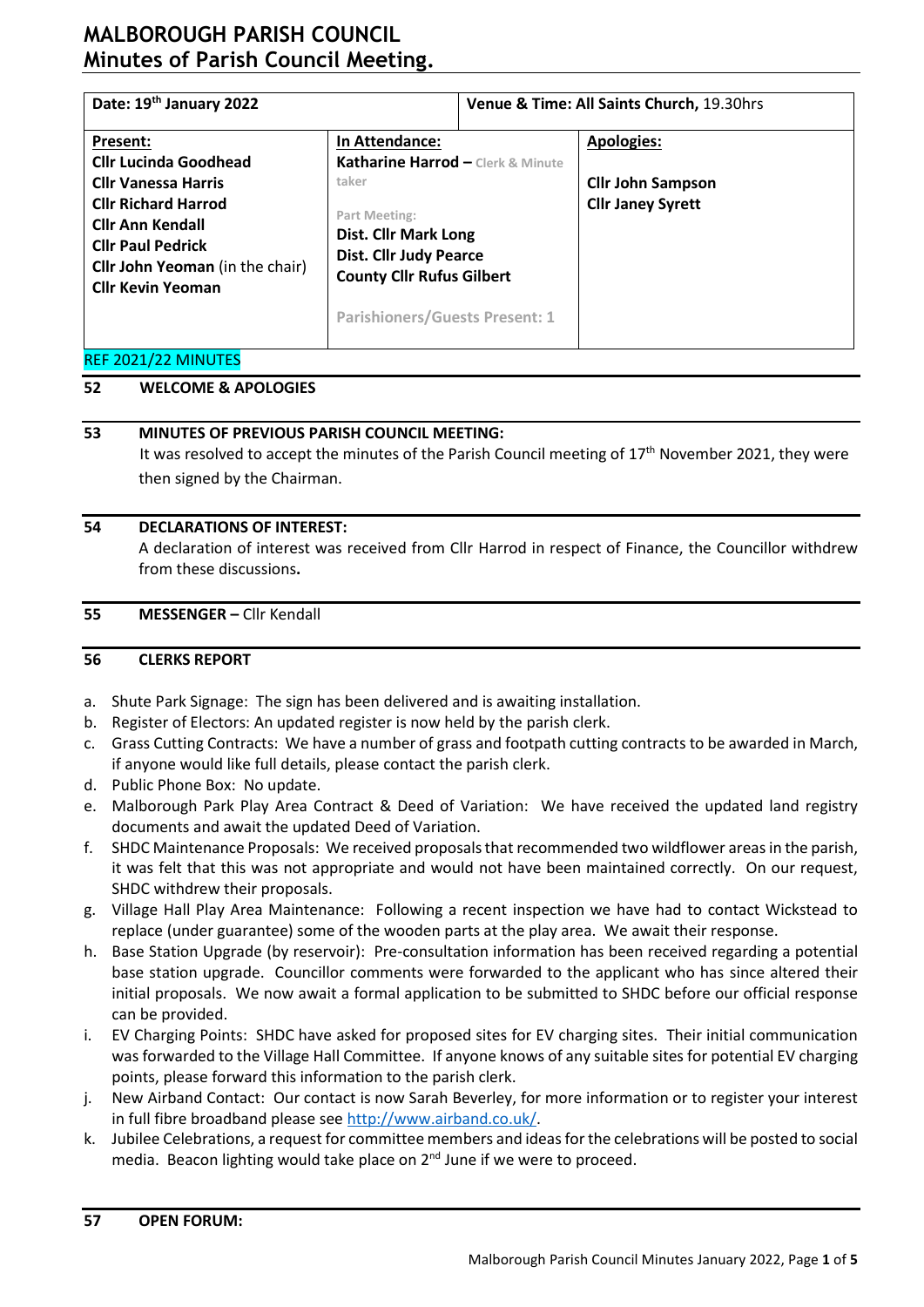### **DEVON COUNTY COUNCIL REPORT:**

#### **Cllr Rufus Gilbert, Email: Rufus.Gilbert@devon.gov.uk**

#### Waste

- 2020 statistics for the Energy from Waste (EfW) facility in Plymouth which processes some 65,000 tonnes of our waste each year from the South and West of the County.
	- o Overall Waste Processed 261,000 Tonnes.
	- o Electricity Generated 204,000 MWh.
	- o Steam Generated 57,000 MWh.
	- o Plant Availability 88.93% (target 91%);
	- o Co2 Savings 84,000 Tonnes.
	- o Landfill Diversion 99.9%
	- o Cash Savings (Vs Landfill) approx. £12million

### Afghan Refugees

• We now have about 150 refugees in the county temporarily housed in hotels in Exeter and Exmouth with a number of rescued cats and dogs from the well-publicised animal sanctuary in the Tiverton area. We should be paid back

monetarily by the Home Office, but staff are becoming increasingly stretched by lack of resources.

### DCC Finances

- $\circ$  In the year 2010/11 DCC employed 6,500 full time staff. It is now 4,500 full time staff.
- $\circ$  In 2013/14 The government revenue support grant was £140 Million and is now £1/2 Million.
- o Required cost savings for 2022/23 are £387 Million.
- o DCC's net revenue budget for 21/22 was £545 Million of which Council Tax contributed £440 Million with Adult Social Services taking 49%, Children's Services 27% and Highways 10%
- $\circ$  Government Covid support grant funding for DCC was £17 Million last year.

### ROADS

With so much rain falling these days and particularly in winter it is hard to affect any repairs. Filling potholes full of water does not work and not filling them annoys the public. Schedules slip as does quality. Please keep reporting problems via the DCC website report a problem.

- Cllr Gilbert was advised about the continued issues with potholes on Higher Town, two have been filled now but two more large potholes remain. Cllr Gilbert will report the potholes.
- Regarding white line on roads there is a severe delay in getting lines renewed.
- Cllr Gilbert confirmed that the issues with Aveton Gifford hill and those at the Bantham Roundabout will be reviewed again with Highways.
- A query was raised re parking over pavements in Salcombe. Cllr Gilbert will look into the situation.

### **REPORT IT:**

Members of the public are requested to report all Highways issues through the Highways Website, enabling faster assessment of problem areas which can then be added to the repair/maintenance schedules. You can report potholes, overgrown vegetation, defective signs/lighting and much more.

**<https://www.devon.gov.uk/roadsandtransport/report-a-problem/>**

### **Cllr Gilbert left the meeting.**

### **DISTRICT COUNCILLOR REPORTS:**

**Email Cllr Judy Pearce: [cllr.judy.pearce@southhams.gov.uk](file:///C:/Users/katha/Downloads/cllr.judy.pearce@southhams.gov.uk) Email Cllr Mark Long: [cllr.mark.long@southhams.gov.uk](mailto:cllr.mark.long@southhams.gov.uk)**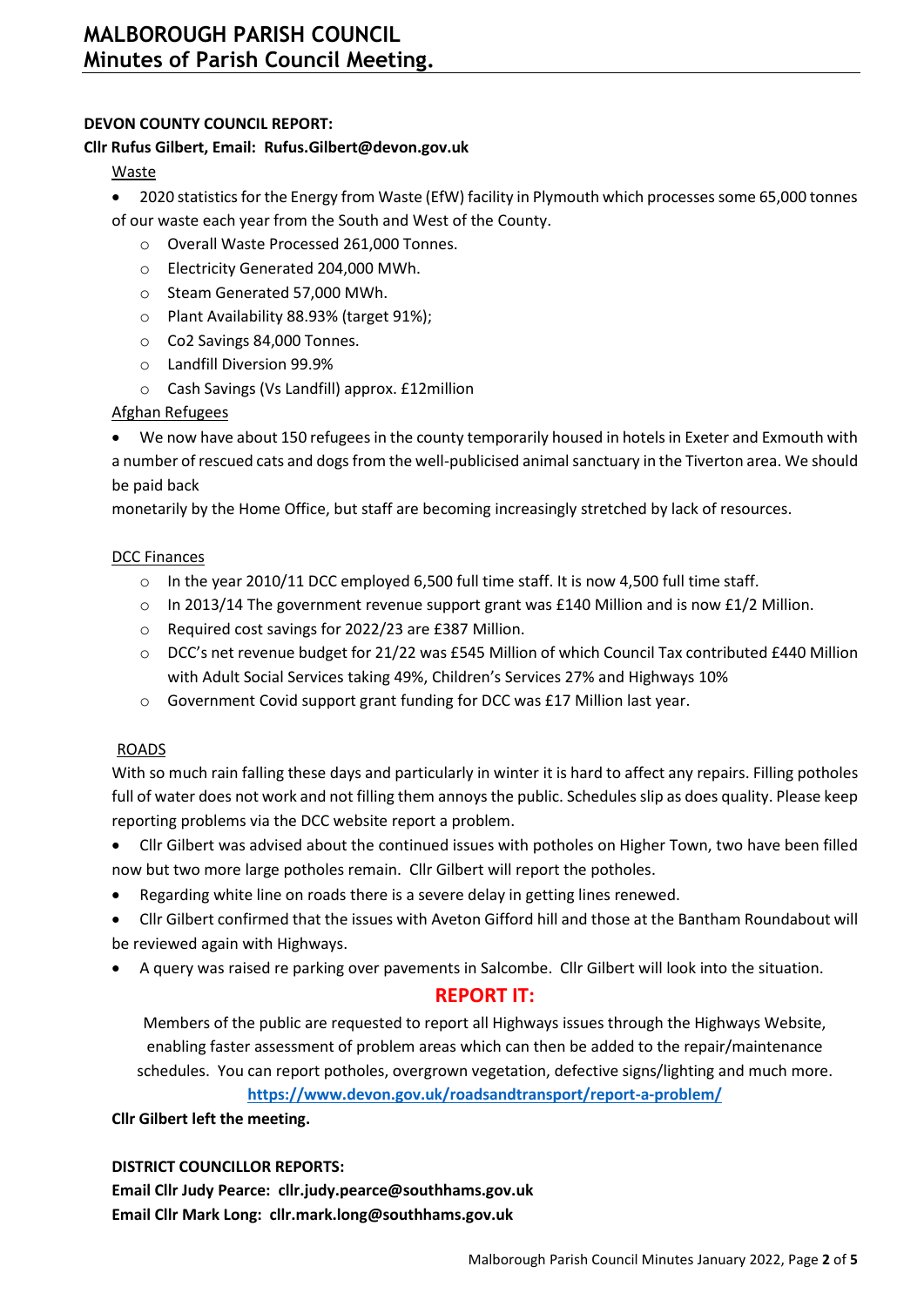- 1. Budget proposals have now been published with £200k set aside to initiate community composting schemes, several parishes already have these and they work very well. Any scheme of this nature would be run and managed by the parish.
- 2. With precept discussions coming up shortly it should be noted that the Government is proposing to have a consultation to consider limiting parishes precept increases in the same way that SHDC and DCC are limited.
- 3. SHDC Have been awarded monies for Omicron grants. The majority of businesses who qualify will receive a maximum payment of £3k with some large businesses receiving up to £6k. SHDC have already contacted previous grant recipients to advise if they qualify. The government have now advised that if holiday homes are going to apply for the grant, they will have to provide clear evidence that they have been trading as such.
- 4. ARG monies have also been received SHDC can allocate these themselves and are looking at those businesses who were in the supply chain (food/drink) for local hospitality businesses.
- 5. There is going to be a scheme set up by Devon authorities in respect of the housing crisis, further updates will be provided shortly.
- 6. The improvement plan that SHDC have been working on in respect of the planning team is moving on well, there should be a full team in place by the end of March following the recruitment of four additional planning officers and two lawyers. This will ensure fewer delays and issues in respect of both planning and enforcement. Planning case numbers remain high with over 800 active cases in the South Hams.
- 7. The homeless strategy is in development, housing officers are actively pursuing 'rough sleepers' to help improve their housing situation. There has been a bigger issue with homelessness over the past year as more properties have been transferred into Airbnb or similar. The homelessness strategy will be going out to consultation shortly. Full details of housing strategy update are available online
- 8. Re the waste service, information is still awaited from FCC re the recommencement of the brown bin service. It is hoped they will be in position to start it again in March 2022.
- 9. Cllr Kendall advised that there are two bags of asbestos waste that have been fly tipped, these were first reported on 28<sup>th</sup> October 2021. Cllr Long will take this up.
- 10. Noted a light on the village hall road is out, the responsibility lies with SHDC who maintain the road. Cllr Long to investigate.

## **It takes two minutes to report a problem, please help keep our community beautiful. <https://apps.southhams.gov.uk/webreportit>**

Abandoned Vehicle, Damaged or Full Dog Bin, Damaged/Full Litter Bin, Damaged/Full Recycling Bank, Dead Animal, Dirty Beach, Fly Tipping, Litter/Dog Mess, Planning Breach, Stray Dogs, AND MORE…

### **58 PLANNING:**

- **a. Applications** received by the Parish Council and under discussion and consideration for the last period. Any recommendation by the Parish Council to the Planning Department is noted after the application details. Those without comment remain under discussion.
- 1. 4329/21/HHO, 1 Shute Park, alterations & extension. Ratification only. **MPC Conditional Support.**
- 2. 4050/21/HHO, Country Life, alterations & modifications. Ratification only. **MPC Support.**
- 3. 4459/21/HHO, Daisy Cottage, replacement porch & first floor extension. **MPC Object.**
- 4. 4674/21/FUL, The Shippens, establishment of a sustainable farm house. **MPC Object.**
- 5. 4216/21/HHO, 106 Cumber Close, new front porch & rear extension. **MPC Support.**
- 6. 4768/21/HHO, 4 Alma Terrace, alterations including single storey extension to rear. **MPC Support.**
- 7. 4676/21/VPO, Alston Gate, modification of S106 affordable housing. **MPC Object.**
- 8. APPEAL NOTIFICATION: 4207/20/FUL, Land South of Shute Park. **MPC to reiterate previous objections.**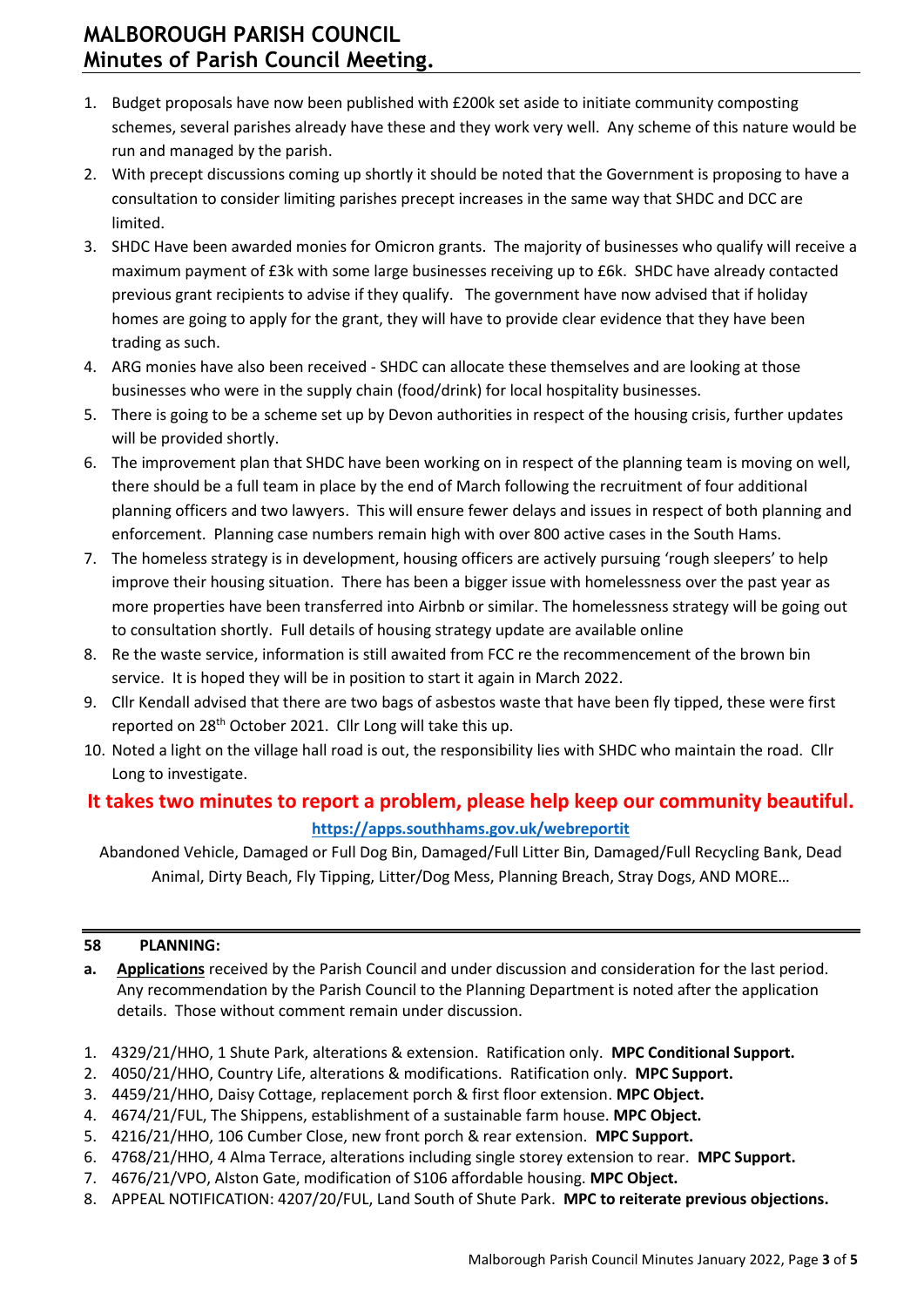**NOTE: When providing a response to applications, the Malborough Neighbourhood Plan will be referenced.**

#### **b. Decisions:**

- 1. 4067/21/HHO, Chestnut Folly, external staircase/slide, relocation of roof terrace. **No Decision**
- 2. 3752/21/FUL, Ocean Reach, Mobility scooter shed & external lighting. **Conditional approval.**
- 3. 3280/21/HHO, Higher Barton, erection of new orangery. **Conditional approval.**
- 4. 3751/21/FUL, Retrospective application for 28m portable mast at Sx 718 377. **Refused.**
- 5. 3830/21/CLE, Land at Sx 706 398, Certificate of Lawfulness for land with boat repair business. **Refused.**
- 6. 3845/21/HHO, Charnwood, creation of first floor accommodation. **Refused.**
- 7. 4176/21/HHO & 4177/21/LBC, Alston Manor, internal refurb & side extension. **Conditional approval.**
- 8. 1557/21/VAR, Alston Gate, Removal condition 1, variation of conditions 2,5 & 6. **No Decision**
- 9. 1558/21/VAR, Alston Gate, Remove condition 2, variation of conditions 3,9,10,11 & 16. **No Decision**
- 10. 3656/20/TCA, 3 Alma Terrace, Cherry crown reduction on all sides by 0.5m. **No Objections.**
- 11. 3235/21/FUL, Harwood Farm, New Residential Dwelling. **No Decision.**
- 12. 3397/21/VAR, Hi Ho, Variation of Condition 2. **Conditional approval.**
- 13. 3439/21/ARC, Hi Ho, Approval of details reserved by conditions 8,11,13 & 16. **Withdrawn.**

### **c. Enforcement issues:**

Please note that the Enforcement Lists are confidential and issues concerning Enforcement cannot be discussed at a public meeting.

South Hams District Council are responsible for the enforcement of all planning breaches, the Parish Council have no authority to deal with issues of this nature.

Please will all parishioners continue to report full details of any violations that do not adhere to the original application for which permission was granted. ALL violations can be reported to Enforcement via [www.southhams.gov.uk/article/3043/Report-a-Planning-Breach](http://www.southhams.gov.uk/article/3043/Report-a-Planning-Breach)

### **59 BUSINESS TO BE DISCUSSED:**

- a) Defibrillator Locations & Training: Cllrs to speak with local campsite owners and refer back to the Clerk.
- b) Climate Emergency: The organisation of the Climate & Nature Fair by the SMASH CEB group is going well, a full update along with request for approval of funds will be brought to full council in February. A planter proposal was provided to the council, it was resolved to accept the proposal, if additional monies are required the project managers will provide details to a later Parish Council meeting.
- c) Village Hall Update: Village Hall Minutes are available one month in arrears on the parish website.
- d) Monthly Checks: Defibrillators, Skate Park, Play Area, Water meters for toilets & allotments. All checks complete.

#### **60 FINANCE & GOVERNANCE:**

a) The accounts for 2021/22 month 10 were received, shown as APPENDIX A**.** A mandate sheet and transaction record were produced and signed in respect of all payments:

**Accounts to pay** – Clerks Salary & HMRC, Malborough Garden Services Burial Ground £144 and Village Hall £249.99, Nick Walker Printing £304, SWW Allotment Water £54.91, SWALEC Electricity Public Toilets £67.06, DG Allen Play Area Repairs £45.44, The Play Company £29,998.91, Zoom one month fee £14.39, Huish Flock Hedge Trimming £496.80.

### **The Council resolved to accept the payments.**

- b) **Governance:** 2022/23 Budget & Precept
- 1. The monthly accounts always show the Council's spend to date in the financial year. In December/January the Parish Council uses this information to estimate and assess the projected outturn spend for the year. This then gives the Council a likely carry forward figure for the next financial year and informs the precept discussions.
- 2. The meeting therefore reviewed the year-to-date financial position and worked through the modelling supplied by the Clerk to assure itself of the validity of the projected outturn.